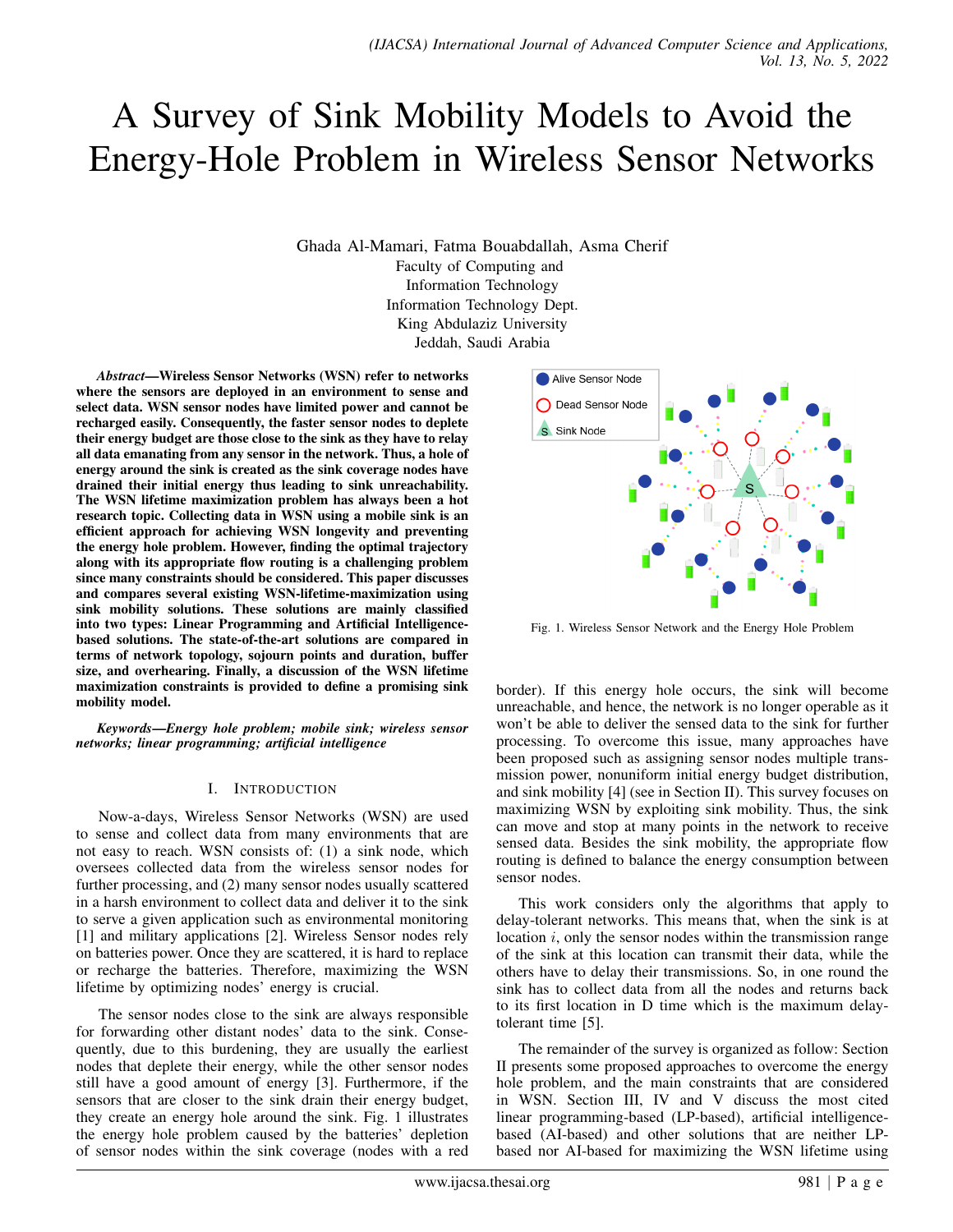a single mobile sink. Moreover, a comparative study among these existing WSN-lifetime maximization approaches will be conducted in Section VI. Finally, in section VII, we discuss some additional constraints that impact the WSN lifetime in order to define an optimal mobile sink solution that maximizes the network lifetime and other future research directions.

### II. MITIGATING ENERGY HOLE PROBLEM APPROACHES

WSN nodes have limited resources (e.g., transmission range, buffer size, and batteries). Due to the battery constraint, the sink coverage nodes are the first nodes that deplete their energy due to the burdening of the relying task from the distant nodes, causing the energy hole problem. Therefore, the energy hole problem is addressed in many research works. Many approaches had been proposed to mitigate the energy hole problem as shown in Fig. 2 such as: assigning sensor nodes multiple transmission power, nonuniform initial energy budget distribution, and sink mobility [4].

First, in the multiple transmission power approaches, to balance the energy consumption among sensor nodes in the WSN, two or three hops away sensors can send data to the sink directly by passing one or two hops away sensors. As a result, the sink coverage nodes are highly alleviated from the relaying task, and hence the WSN lifetime is improved. [6] and [7] proposed two different routing protocols that both aim at allowing the sensor nodes to either send a message to its immediate neighbors or send it directly to the sink node. Simulation results show that both protocols achieve longer network lifetime especially compared to the nominal transmission range solution. Regarding the nonuniform initial energy budget distribution approach, the sensor nodes that are closer to the sink are given a higher amount of energy than distant nodes. So, the sink coverage nodes will not die quickly because they have a higher energy budget. Nevertheless, their lifetime is always constrained as they have to forward all the remaining nodes data messages. Finally, the third approach considers a mobile sink that moves between the sensor nodes to relieves the sink coverage nodes from their heavy relaying task and aims at balancing the energy consumption among WSN sensor nodes such that every node will drain it energy budget smoothly and uniformly throughout the network. In our survey, we focus on work related to exploiting the sink mobility for



Fig. 2. Proposed Approaches to Mitigate the Energy Hole Problem

distribute the energy consumption hence maximizing the WSN lifetime.

It is worth noting that most of the reviewed papers agreed on three main constraints that describe the behavior of sensors and the sink in WSN, these constraints must be fulfilled to make the WSN work correctly. The constraints for the sensor node were defined as follows:

- The energy constraint: the total energy consumption at a node  $i$  due to the reception and transmission of data over the network lifetime  $T$  must not exceed its initial energy.
- The flow conservation law between sensor nodes: for any node, the sum of total incoming flow rates plus the self-generated data rate must be equal to the sum of the resulting outgoing flow rates at time  $t$

As for the constraint related to the sink, it is defined as follows:

The total traffic going into a sink in a duration of time must be equal to the amount of total generated data from all sensor nodes in that duration.

## III. LINEAR PROGRAMMING-BASED SINK MOBILITY **MODELS**

After extensive research, we end up reviewing many papers that have proposed different sink mobility models using different approaches. We classified these research works as Linear Programming-based (LP-based), Artificial Intelligencebased (AI-based), and other sink mobility models as shown in Fig. 3.

In this section we will start discussing the LP-based models.

# *A. Exploiting a Single Mobile Sink*

Many researchers proposed WSN maximization models that used a single mobile sink to collect data from WSN sensor nodes. These models are classified based on the decisionmaking placement as centralized and distributed solutions. They also vary based on their movement as discrete and semicontinuous.

Y. Yun et al. [8] formulated a distributed algorithm for the WSN-lifetime maximization problem. First, they convert the WSN lifetime maximization problem into a network flow problem on an expanded graph. For each possible sink location, correspond an expanded graph  $G_l$ , and a set of coverage nodes are defined. A path links each node in  $G_l$  to the sink. For each  $G_l$ , the sink takes T time to collect data from all sensors in that graph. So, the problem of WSN lifetime maximization is to maximize the number of sink tours  $T$ . The authors formulated the main three constraints of WSN as a linear problem to minimize the WSN maximum energy consumption. Then, they divided the problem into sub-problems using the fractional knapsack problem. Thus, they develop a distributed algorithm to decide at each node whether data should be transmitted to the sink or buffered locally. The distribution of the algorithm allows the solution to be built-in in network protocols, and the decisions can be made at each sensor. The authors proved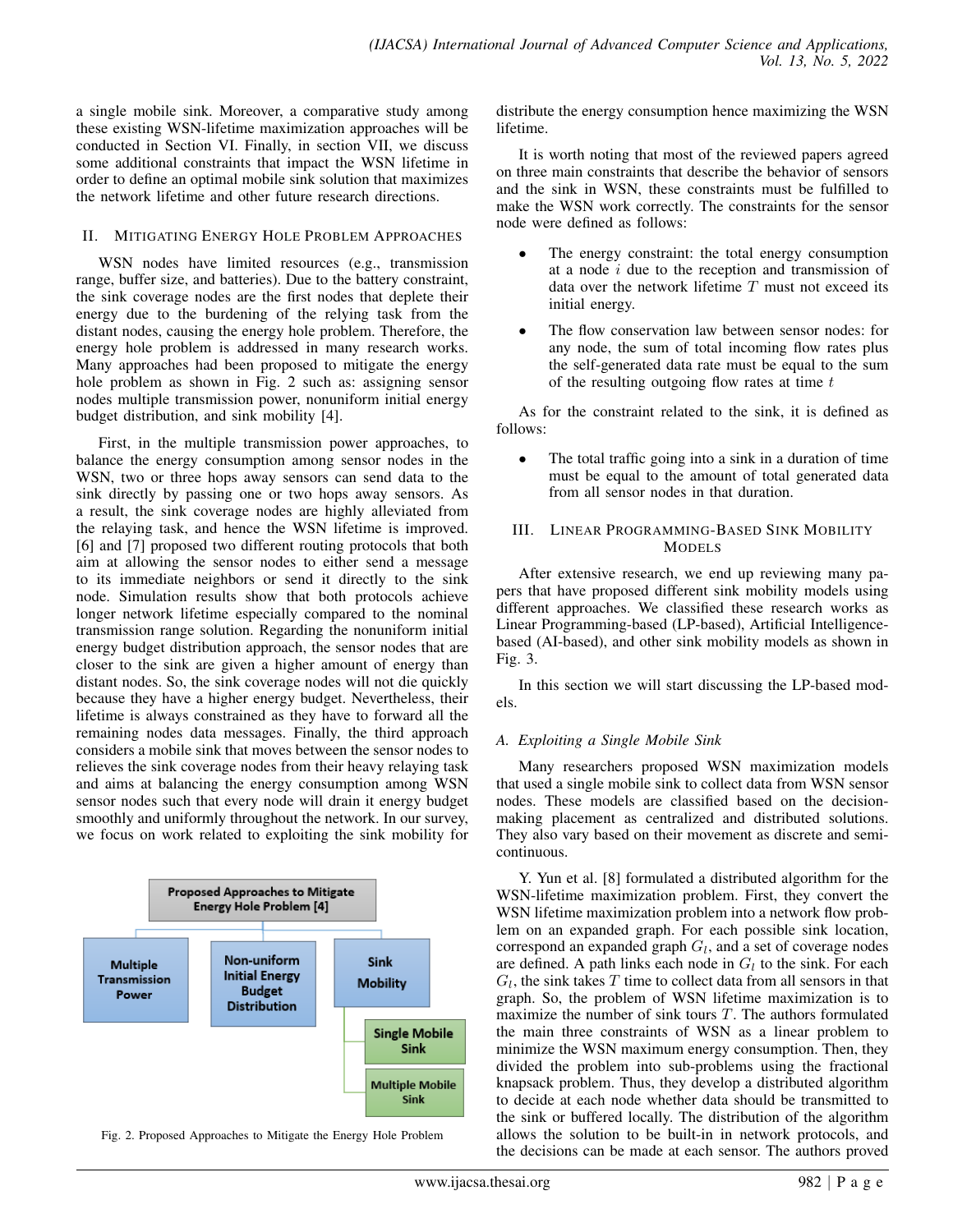

Fig. 3. Taxonomy of Reviewed Sink Mobility Models.

the efficiency and convergence to the optimal value. Moreover, they measured the Lyapunov drift at every iteration and proved that the queue size is bounded from above, which is equal to the maximum delay time  $D$ , and the average value of the total queue size has increased along with iterations. As a result, the increasing D will increase  $T \times D$ , which is the WSN lifetime.

On the other hand, many centralized sink mobility models were proposed. For instance, [9] proposed a joint algorithm to determine the sink movement and sojourn duration in a grid network topology. The suggested algorithm states that, when a sensor node is located at the same vertical or horizontal line as the sink, there is a single unique path between them which is the direct one. Otherwise, only the two routes are considered with equal hop count revealed by the rectangle boundary defined by a sensor  $i$  and the sink. To generate the energy model of their algorithm, a pair of horizontal and vertical dotted lines to enclose the nodes associated with the column and the row of the sink in the network is defined resulting in eight sub-areas of the grid as shown in Fig. 4: UL (Upper Left), UR (Upper Right), HL (Horizontal Left), HR (Horizontal Right), VA (Vertical Above), VB (Vertical Below), LL (Lower Left), LR (Lower Right).

Given a grid topology of size  $L$  ( $L$  being equal to the square root of the sensor nodes number), a sensor node  $i$ , its sub-area, and position (i.e., column and row indexes  $(x, y)$ ), the energy consumption is calculated as follows:

$$
c_i^k \begin{cases} er[(x+1)(1+L)-1], & \text{if } i \in HL \\ er[(L-x)(1+L)-1], & \text{if } i \in HR \\ er[(y+1)(1+L)-1], & \text{if } i \in VA \\ er[(L-y)(1+L)-1], & \text{if } i \in VB \\ er(1+x+y), & \text{if } i \in UL \\ er(L-x+y), & \text{if } i \in UR \\ er(L+x-y), & \text{if } i \in LL \\ er(2L-x-y-1), & \text{if } i \in LR \\ er[(x+1)(1+L)-1], & \text{if } i \in HL \\ er, & \text{if } i = k \end{cases}
$$

To find the optimal sojourn times at the grid cells that maximize the network lifetime, this energy model is converted to a linear programming model as follows: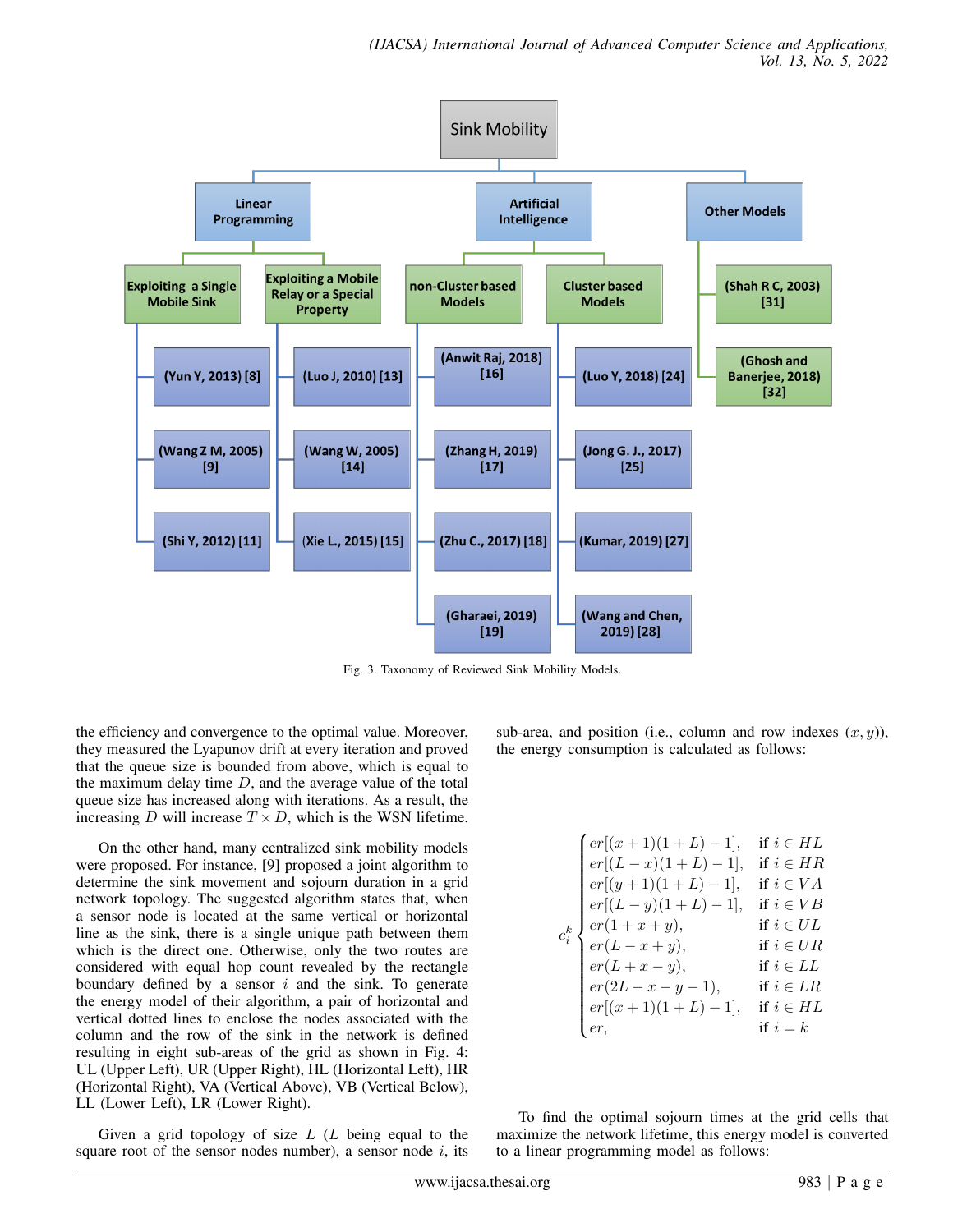$$
\begin{aligned}\n\text{Max } z &= \sum_{k \in N} t_k \\
\text{Such that } \sum_{k \in N} C_i^k \times t_k &\le e_0, \\
& t_k \ge 0, \\
& K \in N\n\end{aligned}
$$

where the WSN lifetime denoted by  $z$  is the sum of all sink sojourn duration  $t_k$  (in seconds) at all sojourn points k,  $e_0$  is the node's initial energy (in Joules), and  $C_i^k$  is the energy consumption of data transmitted in node  $i$  while the sink sojourns at position  $k$  (in Joules/bit).

Finally, the authors implemented their solution using LINGO [10] and provided visualization of the sink sojourn duration and the nodes' energy consumption during the network lifetime. The results showed the sink sojourn duration follow a pattern that is distributed between the four corners nodes of the two-dimensional grid. This pattern achieves a balanced energy consumption among sensor nodes, thus maximizing the WSN lifetime. As a limitation, there is a computational overhead for finding the optimal sojourn points and duration.

It is worth noting that the previously-mentioned solutions propose discrete mobility models. Other works such as [11] and [12] proposed a semi-continuous novel flow routing solution to solve the Unconstrained-Mobile Base station (U-MB) problem, wherein the base station is continuously roaming anywhere in the WSN environment. This proposed algorithm is driven from the Constrained-Mobile Base station (C-MB) problem, where the base station can only move to predefined points. Once the authors realize and prove the conversion from the temporal optimization problem to the location-based one, they drive a solution for the C-MB and prove that it converges to the  $(1 - \epsilon)$  optimal solution. To do so, they convert the infinite number of mobile base station locations to a finite number.

First, the base station movement space is narrowed down to the smallest enclosing disk (SED) for all WSN nodes. Then, the SED is divided into subareas as follows: The possible minimum distance  $D_{min}$  and maximum distance  $D_{max}$  between



Fig. 4. Divided Subareas, and Data Flows Received and Transmitted at Node i [9]



Fig. 5. WSN with Four Nodes and their Divided Sub-Areas [11].

each node *i* within the SED and the base station is calculated. Then, several  $H_i$  circles are drawn with a common origin at the sensor node i. The first circle's radius  $D[1]$  equals to  $D_{min}$ , and the second equals to  $D[1] \times (1+\epsilon)^h$  (as shown in Fig. 5). Generally speaking, since  $D[h] = (D[1] \times (1+\epsilon)^h)$ , then the energy cost can be discretized following the geometric sequence with a factor of  $(1+\epsilon)$  for each circle. The intersections between all circles of all nodes are the divided subareas. Each sub-area is presented by the fictitious cost point (FCP), which is the cost vector that embodies the upper bound of the cost of any point within this sub-area to any other node in the network. These FCP are not physical points, but they are fictionally used to prove the  $(1 - \epsilon)$ -optimally of the algorithm.

Finally, the C-MB solution is applied using the FCPs in the U-MB problem. This work proved that the total sojourn duration for the base station in each sub-area is maximizing the WSN lifetime is greater than the C-MB optimal lifetime and  $(1 + \epsilon)$  U-MB lifetime. This guarantees that the suggested algorithm lifetime is at least  $(1 + \epsilon)$  far from the optimal lifetime obtained by the U-MB algorithm. We believe that the proposed solution will be better if it considers the optimal path for the base station mobility. Indeed, choosing the shortest path will minimize the travelling time between FCPs and the nodes' buffer size, thus maximizing the WSN lifetime.

#### *B. Exploiting a Mobile Relay or a Special Property*

Other researchers propose to use more than one mobile entity to collect data, which we refer to in our survey as the mobile relay. Moreover, some works exploit a special property (such as recharging batteries) to make the mobile entity collect data more efficiently.

In [13], the authors proposed a framework to investigate the wireless sensor network lifetime maximization based on the graph model using joint discrete sink mobility and routing problem. First, they expanded the network as two graphs: ongraph and off-graph. On-graph is when the sink is co-located at a sensor node location, while off-graph is when the sink is not. The authors proved that using predefined sink sojourn points with variant sojourn duration for the sink is a simplified version of the Maximizing the Network Lifetime (MNL) problem. Consequently, they formalized a linear program solution for the MNL problem using a single mobile sink (MNL-SMS) for the on-graph case. Then, they formulate the Primal-dual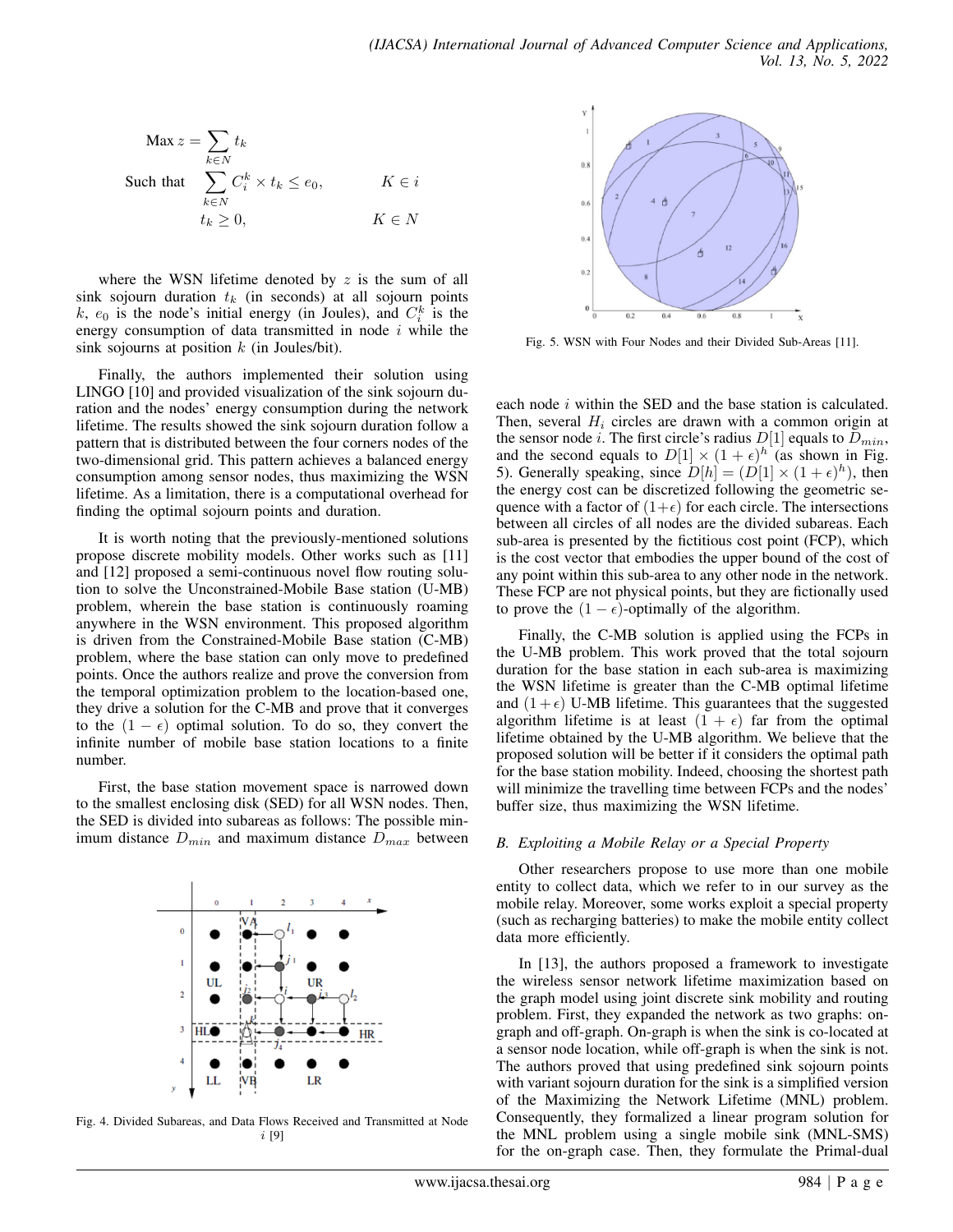algorithm for the set of paths between a node  $i$  and the sink, and the set of paths that go through the node  $i$  in the  $k^{th}$  sink sojourn duration after reformulating it as a pathflow. They used an extension of the Floyd–Warshall algorithm to compute the all-pairs shortest path. The resulted paths are organized into clusters, each containing paths with the same end. Then, they run a search algorithm to find the best sink sojourn duration  $t_k$  that achieves minimum energy consumption. Consequently, they generalized the primal-dual algorithm to the MNL problem using multiple mobile sinks.

Finally, they proved that using a sink layout schedule will maximize the WSN lifetime longer than maximizing the WSN lifetime by any sink with a fixed layout and referred to this problem as the TO MOVE OR NOT TO MOVE (TMNTM) decision problem. Moreover, they found that the mobile sink in the on-graph case relieves the forwarding load from the colocated sensor node and thus saves the energy consumption of that sensor node.However, the suggested algorithm still has a high computational complexity even though it is an approximated version from the Floyd–Warshall algorithm.

In [14], the authors investigated the WSN lifetime achieved using either a mobile relay or a mobile sink and their tradeoffs. The mobile relay is a sensor node with unlimited energy (i.e., batteries can be replaced or recharged). First, the authors compute the WSN lifetime achieved by a static routing when the sensor nodes are all static and know the relay node location. In this case, the optimal data routing schedule is determined by sorting the static nodes' lifetime in ascending order. Then, these nodes are visited accordingly to collect data. As for the dynamic routing, where the static nodes don't know the relay node's current location to send their data, the authors proposed a linear programming model for the data routing while assuming that the relay node is co-located with a static node. The author proved that using the mobile sink will maximize the network lifetime better than the relay node. But, sometimes, it might not always be possible for the sink to be mobile as in hostile terrains. In this case, using a mobile relay will be efficient. Consequently, using a mobile relay along with a mobile sink will maximize the WSN lifetime four times compared to using a static sink. For achieving this, the mobile relay has to stay two-hop away from the sink. The authors constructed a joint mobility and routing algorithm. When the sink modifies its position, it will select a new node as an aggregation node marked to send its new position to all sensor nodes in the network. Nodes in the one-hop radius of the sink  $(P_1)$  send data to the sink directly. Those outside  $P_1$  require to know the location of the mobile relay to send data to OM line, O being the position of the sink and M that of the mobile relay. As such, this data will be sent to the aggregation node through  $OM$ , then to the sink, which is called an Aggregation Routing Algorithm (ARA). Finally, the authors showed through simulation how using a mobile relay with a mobile sink maximizes the WSN lifetime. This approach is efficient because it applies to large-scale networks with a high density of nodes. However, since two mobile entities are used (a mobile sink and a mobile relay), building a new routing incurs more communication and computation overhead since the routing changes when their positions are changing.

model to move the Wireless Charging Vehicle (WCV) which is used to both collecting data and recharging the sensor nodes. The main goal of designing their model is to minimize the entire system's energy consumption. This goal is reached by the following: 1) minimizing the energy used to move the WCV along the predefined path, which is equivalent to the maximization of the ratio of the WCV vacation time to its travelling time; and 2) minimizing the energy rate used to charge the sensor nodes, which will vary depending on each node and its distance to the WCV. Thus, to achieve these two goals, the authors proposed a mobile WCV travel path that minimizes the WCV energy while ensuring data collection from nodes and recharging all sensor nodes in a balanced manner. Beside the three main constraints in WSN they defined their own: time constraint and energy criteria constraint. The time constraint imposes that the WCV total travelling time which depends on the path distance and the velocity of WCV plus the total stopping time must be less than the WCV vacation time. As for the energy criteria constraint, it dictates to ensure that each sensor node energy which equals  $E_{max}$  at the beginning of the network  $(t = 0)$  must be fully charged back to  $E_{max}$  at any time of the renewable cycle before its end. Based on these constraints, the authors developed a time-dependent optimization problem. However, since the time-dependent problem is an NP-hard problem, they solved it by considering a special case of the problem that depends on the WCV's location (space-dependent) instead of the time dependency and they replaced each time variable by a space variable. Then, they proved that the time-dependent solution is equal to the space-dependent solution by showing that for any value achieved by a time-dependent feasible solution (in a time  $t$ ), there is a same value achieved by the space-dependent feasible solution (in location  $p$ ). That being said, the spacedependent problem has an infinite number of stop points in the WCV travelling path. So, to find the near-optimal solution, they discretize the path into a finite number of segments and assign a logical point to each segment. Then, the upper bound of each segment is determined by calculating the best case (where a node has a minimum energy consumption and is charged by the maximum energy). On the other hand, the lower bound corresponds to the worst-case (i.e., a node has a maximum energy consumption and is charged by the minimum energy). Afterwards, the gap between these two bounds is calculated; if it is not small enough, then this segment is discretized until reaching a gap within  $(1 - \epsilon)$  between upper bound and lower bound. The authors proved that their algorithm finds the threshold between collecting data and recharging the sensors, and of course, this makes the WSN work continuously. A summary of all these LP models is provided in Table I

## IV. ARTIFICIAL INTELLIGENCE-BASED SINK MOBILITY MODELS

In this section we will present several artificial intelligence solutions proposed to solve the energy-hole problem. Some of them are applied to the cluster-based network model while the others consider a non-cluster based architecture.

### *A. Non-Cluster based Models*

Anwit et al. [16] proposed a variable-length chromosome genetic algorithm to find the optimal set of sink sojourn

Xie L et al. [15] step forward by proposing a mathematical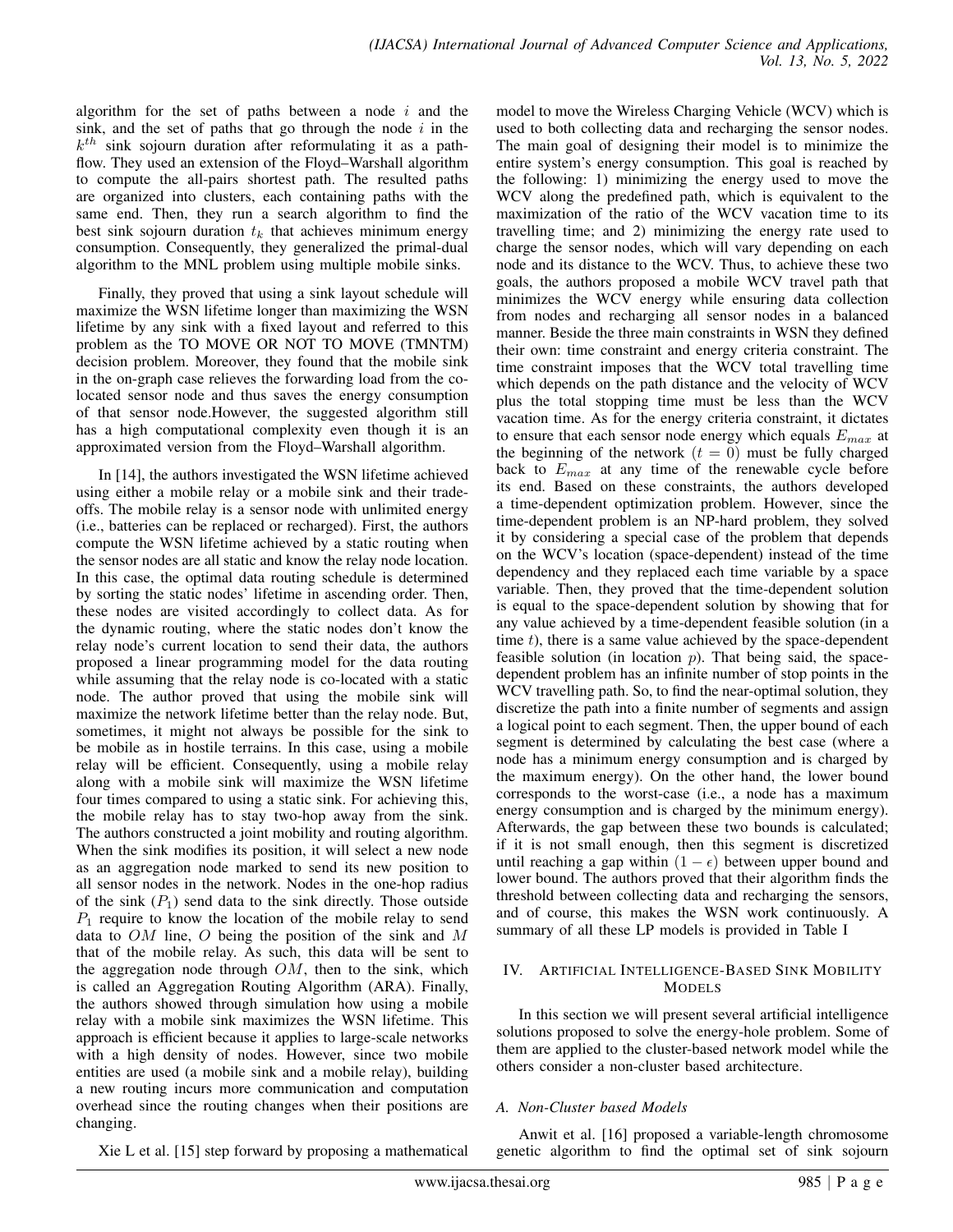| Ref No.                                              | Key Concept                                                                                                                                        | Advantages                                                                                                                                 | Limitations                                                                                                      |  |  |
|------------------------------------------------------|----------------------------------------------------------------------------------------------------------------------------------------------------|--------------------------------------------------------------------------------------------------------------------------------------------|------------------------------------------------------------------------------------------------------------------|--|--|
| With Exploiting A Single Mobile Sink                 |                                                                                                                                                    |                                                                                                                                            |                                                                                                                  |  |  |
| [8]                                                  | Distributed sink mobility algorithm, Ex-<br>ecute locally, in parallel at each node.                                                               | It is a distributed algorithm, that means<br>lower computation overhead                                                                    |                                                                                                                  |  |  |
| [9]                                                  | A joint algorithm to defined sink move-<br>ment, and sink sojourn duration.                                                                        | Balance the energy consumption                                                                                                             | Overhead of computation and commu-<br>nication is high                                                           |  |  |
| [11]                                                 | Continuous sink mobility solution by<br>deriving a solution for (U-MB) problem<br>from the (C-MB) problem solution. (Shi<br>Y, 2012                | Near to the $(1 - \epsilon)$ optimal solution                                                                                              | It has a polynomial complexity                                                                                   |  |  |
| With Exploiting A Mobile Relay or A Special Property |                                                                                                                                                    |                                                                                                                                            |                                                                                                                  |  |  |
| [13]                                                 | A primal-dual algorithm that general-<br>ized the single mobile sink solution to<br>the multiple mobile sink problem. (Luo<br>J, 2010              | The algorithm gives jointly mobility and<br>routing solution for lifetime maximiza-<br>tion, and it applies to many network<br>topologies. | Has a computational complexity and it<br>is not suitable for line network                                        |  |  |
| $[14]$                                               | Maximizing WSN lifetime using a mo-<br>bile relay by determining his optimal<br>mobility area to collect data. (Wang W,<br>2005                    | It is appropriate to the large-scale net-<br>works that have a high density of nodes                                                       | Has a high overhead of computation<br>and communication since there are two<br>mobile entities.                  |  |  |
| $[15]$                                               | Moving wireless charging vehicle<br>(WCV) that used to recharge nodes and<br>collect data from them, by developing<br>a space-dependent algorithm. | They used WCV to recharge sensor<br>nodes while trying to maximize the<br>WSN lifetime.                                                    | The path must be predefined, the algo-<br>rithm only found the sojourn points that<br>maximize the WSN lifetime. |  |  |

| TABLE I. SUMMARY OF LP-BASED SOLUTIONS |  |  |  |
|----------------------------------------|--|--|--|
|----------------------------------------|--|--|--|

points and their locations. They applied their algorithm as follows: First, they start by generating a variable number of chromosomes from size  $(0.2 \times$  the number of sensor nodes in the WSN  $(n)$  to size  $(0.5 \times n)$ . Each chromosome consists of a sequence of IDs numbers of random sojourn points' locations. After that, for each chromosome, they generate a population with fixed-sized. To evaluate these chromosomes, a balance between two factors is necessary. The first factor is the chromosome length which equals the number of sojourn points IDs in this chromosome. The second factor is the mobile sink path length, which is the total distance that the mobile sink cross when it moves through all these sojourn points. A high number of sojourn points may produce a longer path while there is a shorter path covering the same nodes. However, a small number of sojourn points may result in a longer path that uncovers some sensor nodes. So, to ensure the compromise between these two factors, a Fitness Function is used to filter all the unfit chromosomes that do not satisfy the threshold between making the sink path short but covering all nodes. the solution proceeds as follows:

- 1) One chromosome from two different populations is selected using the roulette wheel selection algorithm.
- 2) After that, the multi-points crossover technique is applied on these two selected chromosomes based on a predefined probability.
- 3) Then, the mutation operation is performed to the child chromosomes that were generated from the crossover operation. In the mutation operation, the gene position value to be changed is also selected using a predefined probability.

At the end of this cycle, the children's chromosomes are compared to their parents' chromosomes. If they are better, they replace them in the new population. Otherwise, they are rejected. This cycle repeats until a predefined termination condition is reached. Finally, the simulation results showed that the proposed algorithm outperforms the traditional Travel Saleman Problem (TSP) algorithm by reducing the path length and the data collection time. However, the authors did not consider the energy consumption at each node and its impact on the path selection, which is the main goal of the sink mobility research.

In [17], a data collection strategy is proposed using a mobile sink that moves based on an ant colony optimization algorithm. First, the authors introduce a method to select the rendezvous nodes that can communicate directly with the mobile sink. These nodes are selected based on the entropy weight method of many indicators (e.g., the relative residual energy and density of the nodes) to select the optimal access path for the mobile sink. This optimal solution should minimize the WSN energy consumption and tolerate some delay to compensate for energy consumption. The simulation of the proposed algorithm showed the energy consumption is balanced between all sensor nodes. Nevertheless, the main limitation of this research is that the solution focuses on minimizing the whole network residual energy amount instead of maximizing the network lifetime.

Zhu et al. [18] proposed a WSN scheme inspired by the honey-comb structure to collect data from the WSN sensor nodes. First, they assumed that the first position of the sink is the WSN's centre point. Then, they divide the network into a number of hexagons, each hexagon is called a partition. Each partition must contain at least one sensor node and its side length (a) must be bigger than or equal to the power two of the sensor node's sensing radius  $(r^2)$ . Besides, they established the Cartesian coordinate system in the network with an origin O located at the WSN's centre point. After the network partition, they gave each hexagon a partition ID and a direction value. Like the Cartesian coordinate, the partition ID is represented by two integers  $(m, n)$ , where m is increasing along the  $x - axis$ and *n* is increasing along the  $y - axis$  progressively. It is worth noting that  $n$  increases by two for the vertical partitions and by 1 for the non-vertical partitions. As for the direction, each partition's direction value is determined based on the sink position. The sink position is at the Cartesian coordinate centre point (0,0) and its direction value is 0. As the suggested scheme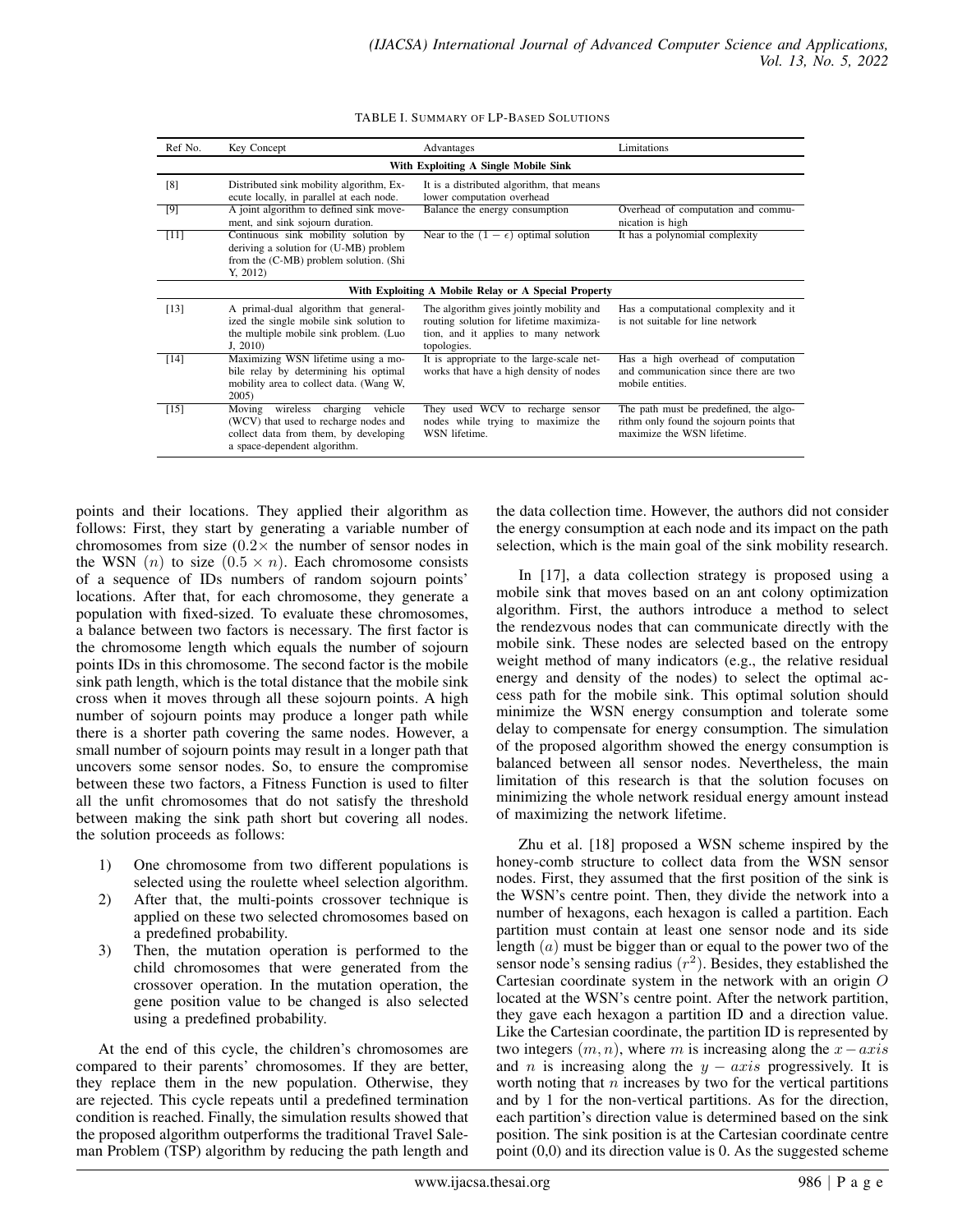

Fig. 6. Direction Value for Each Partition [18]

consists of many hexagons, each edge of the sink's hexagon is represented by a number  $n$  from 1 to 6. When the hexagon partition is located on the  $(n<sup>th</sup>)$  side direction, the direction value of these partitions is equal to the  $(n<sup>th</sup>)$  number. The remaining partitions have a combined direction value, i.e. the values of the surrounding partitions (e.g. the partition between partitions 1 and 2 has the value 12 as shown in Fig. 6).

Regarding the sensor nodes, they will be assigned a combined addressing values containing (i) partition ID, (ii) the direction value, and (iii) the node ID which is a unique number used to distinguish sensor nodes. Once every sensor is assigned to a given partition, then there are three aspects of this datagathering scheme: 1) data forwarding between partitions, 2) sink moving strategy and 3) updating the direction value. For the data forwarding, the node will forward its data to the sink partition through its direction value. For the sink moving strategy, first of all, the sink has a counter to count the number of received packets; if it reaches a threshold, then the sink will move and change its location. There are three strategies for sink movement:

- 1) The random movement (RM), where the sink selects one of its partition's neighbours randomly.
- 2) The data volume-based greedy movement (DGM), where the sink has counters on each hexagon side, used to count the number of the received data packets, then the sink chooses the side with the highest counter to move to.
- 3) The energy-based greedy movement (EGM), where the sink employs an agent node for each hexagon side to calculate the average residual energy for sensor nodes on that side, then the sink will choose to move to the side with the highest residual energy.
- 4) For the direction value update, the sink moves either vertically (to sides numbered by 1 or 4) or non vertically (to sides numbered by 2, 3, 5, or 6). When the sink moves, it discloses its new location to some partitions. Indeed, there is no need to broadcast the new position to all sensors since the many partitions will still locate at the same partition regarding the sink position, thus achieving energy efficiency (see Fig. 7).



Fig. 7. Updating Directional Value for Partitions in Sink Vertical Movement Case. [18]

Finally, the author simulated their three proposed schemes using MATLAB, then they compared them based on 1) sensor nodes density, 2) ratio of the source nodes in WSN, and 3) the hexagon side length. The main performance criteria are the average energy consumption, the maintenance cost, packet collected, and packet loss rate. They found that their HSDG scheme with DGM for the sink (HSDG-DGM) is outperforming other data gathering schemes HSDG-EGM and HSDG-RM in the energy-efficiency with low data loss. As an advantage, this algorithm is energy efficient since the broadcast and update of the sink's new location is limited to a given direction partition. Moreover, it avoids the routing void. Indeed, when there is no sensor node to forward the data to in a partition, the forwarding scheme states that the data packet is transmitted to another neighbour partition.

Gharaei et al. [19] proposed Energy-Efficient Mobile sink Sojourn Location Optimization (EMSLO) algorithm. Their algorithm consists of two phases: 1) Evaluating sensor nodes residual energy, and 2) Optimizing sink sojourn points. First, to evaluate the sensor nodes in the network, the remaining alive time for each sensor is calculated by dividing the residual energy by the energy consumption rate. After that, the sensor with the minimum lifetime is chosen to be the Critical Node (CN). Next, all nodes are given a weight calculated by dividing the CN lifetime by its lifetime. Accordingly, the CN is the start point of the sink sojourn location, to find the next point, the genetic algorithm is used to select the sensor nodes with the minimum cost. This cost is calculated by a function based on two factors: 1) The variance of residual energy of sensor nods. 2) each sensor weight that has been calculated before depending on CN lifetime. Finally, the authors simulate their scheme and found that their model decreases the variance of sensor residual energy, which means a good distribution of energy consumption. Moreover, they compare their model to EPMS [20] and DCHS [21] in terms of WSN lifetime, and found that their model EMSLO maximizes the WSN lifetime more than others. Moreover, they compare their algorithm to CMS2TO [22] and CM2SV2 [23] to prove that optimizing the sink sojourn location is better than optimizing the sojourn duration or the speed of the sink, and the result emphasizes that.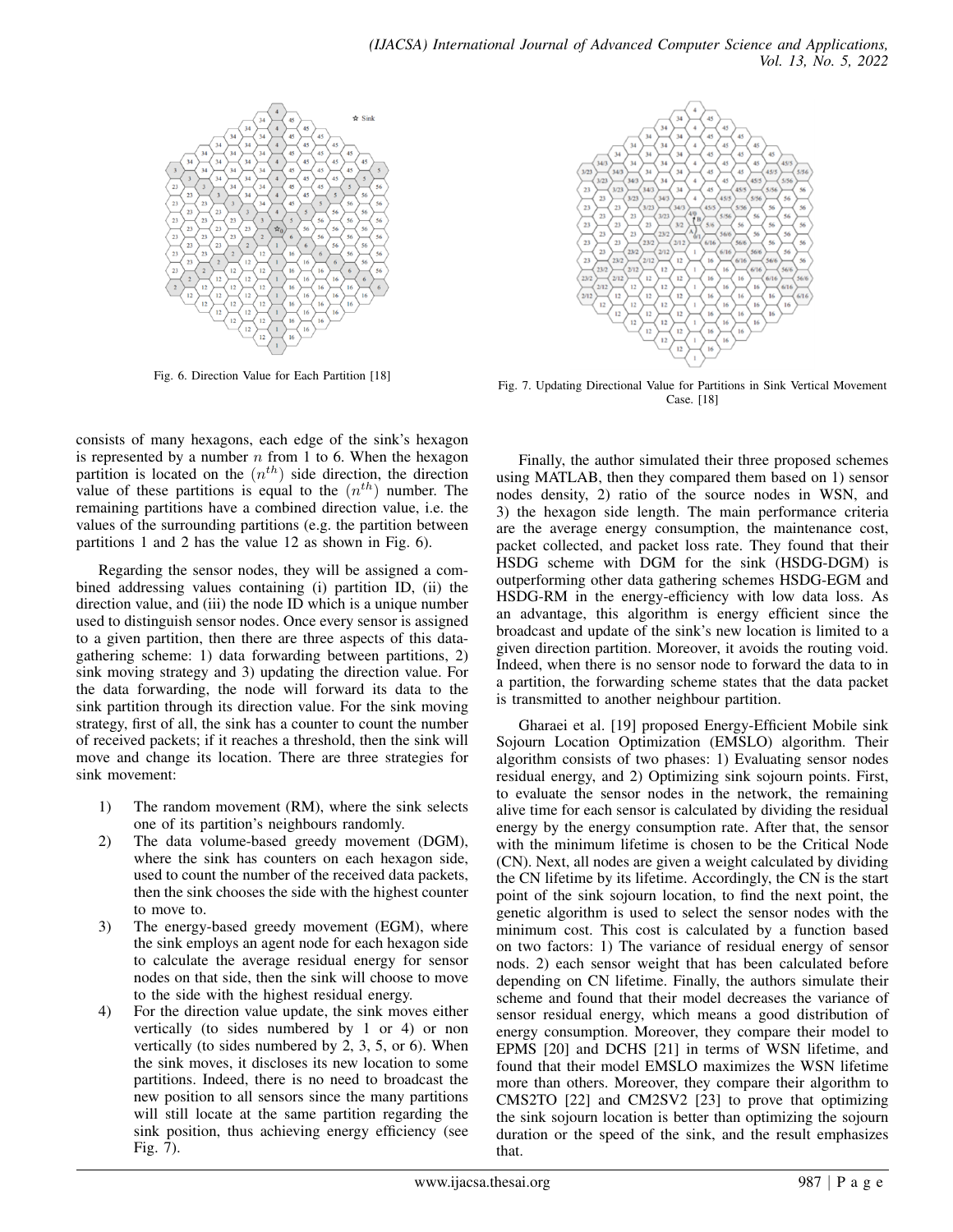## *B. Cluster based Models*

Lu et al. [24] and Jong et al. [25] both inspired from bees and queen honeybee behaviour respectively. First, in [24] they proposed a path optimization strategy for the mobile sink in WSNs using an artificial bee colony algorithm. They improve the data gathering ability by obtaining the optimal trajectory design of the mobile sink. First of all, they cluster the nodes in the grid and select some nodes as cluster heads by the traditional method LEACH [26]. These cluster heads are considered as the rendezvous points of the mobile sink. Then, they transform the WSN energy consumption problem into a minimization of the total hops between all rendezvous points and the sensor nodes by establishing the constraints' criterion that makes the WSN lifetime maximized. Moreover, they optimize the artificial bee colony (ABC) algorithm to solve this problem. As the ABC algorithm, where employed bees are randomly selected to search for the initial food sources, the authors proposed a formula to select the initial rendezvous points. After selecting the initial individual, they compare their finesses to a newly generated individual to determine which one is better. If the new individual is better, then they replace the old with it, if not then increase the cumulative factor by one. This cumulative factor is used to indicate the quality of this individual, the more quality they have, the higher its probability to be selected. Then the food source or the rendezvous points will be selected using the roulette method based on their probabilities. Besides, the authors used the Cauchy mutation detection operator based on the current solution. By using this operator, the feasible solution diversity is increased, and the randomness of the solution is avoided. Moreover, the convergence to the optimal solution is achieved, which will increase the accuracy of the solution.

Jong et al. [25] proposed a scheme to maximize the WSN lifetime inspired by the migration process of the Queen called a QHBM algorithm. First of all, based on the nature of the Queen migration such as travel for food, depending on scout bees to look for new food sources or places, follow the scout bees with high sign (excitement), stop to rest at several points, and repeat all of these tills decide where to build its hive. By applying this scenario in the network, let the Queen be a sink. For the sensor nodes, they are clustered randomly. Each cluster has some CH sensor nodes selected randomly too. These CH nodes are responsible for forwarding the cluster sensor nodes data to the sink, if their residual energy becomes below a threshold, they will send an alert to the sink to start its journey and leave this cluster, so this cluster could replace the weak CH nodes and assign the nodes with the highest residual energy as the new CH nodes. In the proposed algorithm, these CH nodes will take place of bee scouts, they will lead the sink to come over. To mimic the honeybee migration, by knowing that the Queen honeybee travel to one of the 8 cardinal directions poles, and between every two poles, there is a sector containing bees scouts. Moreover, let the residual energy of the CH nodes become the sign (excitement) of the scout bees. Consequently, the proposed algorithm steps will be as follows:

- 1) Set the variables: sink initial position, sink communication radius, the confidence factor.
- 2) Assign the scouts from the CH nodes.
- 3) Group the CH nodes located in the same sector.
- 4) The sink calculates the average residual energy of the

CH nodes in each sector.

- 5) Then the sink calculates each sector probability, After that, the sink selects the sector that has the highest probability, which means that this sector has the CH nodes with the highest residual energy.
- 6) After selecting the sector, the sink compares the probability of the two adjacent sectors of the selecting one, then selects the pole in the edge of the sector with the highest probability as a destination.
- 7) Finally, the sink start its journey after receives an alert from the CH nodes.

The authors proved that their proposed algorithm is maximizing the WSN lifetime compared to a static sink since the re-position of the sink is alleviating the energy-depletion on the same nodes. Moreover, QHBM algorithm is alleviating the routing overhead since the sink only communicates with the CH nodes, so only these nodes require the update of the sink position. Additionally, the QHBM provides a balanced energy consumption since there is a scanning phase, where the sink looks for the CH nodes that have the highest residual energy to travel to. As a limitation, the authors did not find the optimal value of the sink communication radius, and the confidence factor is still calculated randomly.

Kumar et al. [27] proposed an Energy-Aware sink Mobility model (EASM). First of all, they proposed to logically divide the grid into a number of sub-grids, each sub-grid has an ID number, and this ID number is embedded also in each sensor node ID that belongs to it. After that, to determine the movement direction of the sink, the sink first calculates the average residual energy of its one-hop neighbors at each sub-grid. Then, it categories these sub-grids into 4 levels of energy called: Adequate Level, Operation Level, Warning Level and Danger Level. If the energy level of the sojourn grid reaches the warning or danger level, then the sink has to move by calculating each sub-grid's average residual energy then selecting the grid with the maximum residual energy level as a destination. After the sink reaches the new sub-grid, it applies the Breadth-First Search (BFS) technique to generate a spanning tree that connects all sensors in that sub-grid to the sink with the shortest path. Finally, the authors simulate their algorithm and compare it to a static sink and Energy-Aware Sink Relocated model in terms of the number of alive sensors, average residual energy, and amount of collected data. They found that their algorithm EASM is outperforming the others.

Wang et al. [28] proposed a path planning model for the mobile sink to minimize the energy consumption of the sensor nodes and make the sink travel path as short as possible. Namely, to create this path, a number of Rendezvous Points (RP) were selected after four phases: 1) tree formation, 2) RP candidate, 3) RP selecting and 4) Finding the shortest path. The tree formation is done simply by applying the spanning tree algorithm. While for the RP candidate, they follow the bottom-up manner and check the buffer remaining space for each sensor while considering the amount of data that comes from its child sensors. If a node with a full buffer capacity is found, then this node will candidate to be one of the final RP. After that, each candidate RP with its sub-tree will be evaluated by Depth-First Search (DFS) based on hop count and distance. Finally, by connecting these RP and finding the TSP, the travel path of the mobile sink is created. Moreover,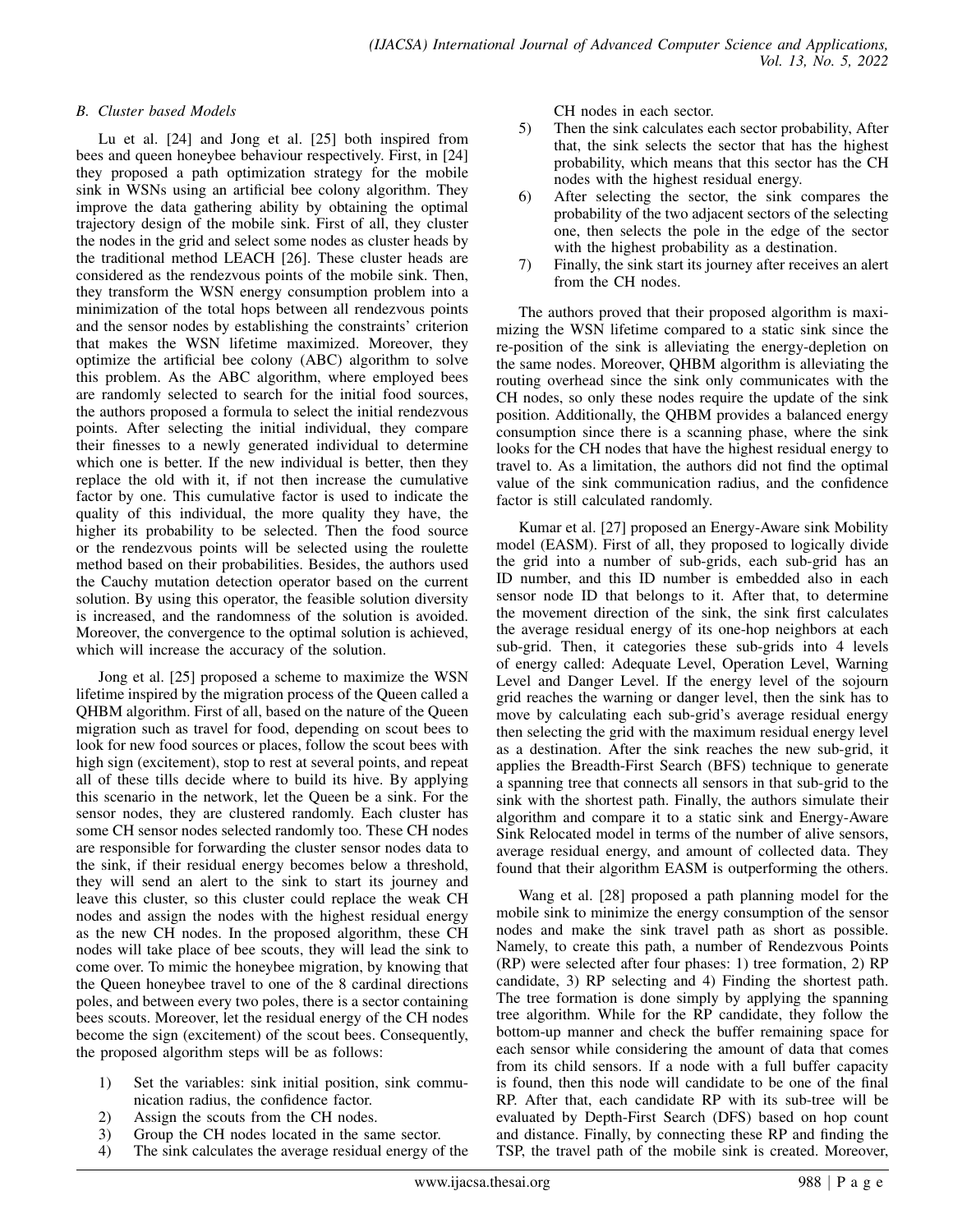the authors proposed an enhancement of their model to further reduce the travel path length. Their enhancement is done by finding better RP by replacing it or combining two of them depending on some calculation of its RP and RP-1 and RP+1.

Finally, the authors evaluate their model in terms of the dropped packet, energy consumption, computational time and buffer exploitation. They proved that their model exploits the RP buffer better than other models (CB-E [29] and WRP [30]). Consequently, the number of dropped packets is minimized. Moreover, they proved that their model is energy and computationally efficient.

Table II summarizes the AI-based solutions. It provides the key concept, advantages and disadvantages of each work.

# V. OTHER SINK MOBILITY MODELS

Some of the proposed models are dependent on the sinks statistical and operational decisions made for moving. Shah et al. [31] proposed a model using Mobile Ubiquitous LAN Extensions (MULEs). MULEs also are not suitable for a realtime data system. First of all, the authors consider that the network consists of (i) several Access Points, which are uniformly distributed, (ii) several sensor nodes, randomly distributed, and (iii) several MULEs. Additionally, they assumed that:

- The MULEs move with 0.25 probability to any of the four main directions of the grid (North, South, East, West) with every global clock trick.
- The MULEs can't communicate or exchange data with other sensor nodes or access points unless they are colocated at the same grid points.
- Due to the limitation in MULEs' and sensor nodes' buffer size, any amount of data transferred to them will be dropped, if it is full.

They relied on Markov chains and its transition probabilities to estimate the average values of the inter-arrival time of the MULE to a sensor, the number of steps that the MULE takes to complete one round, and the average number of data amount that MULE picks up and transfer to the AP. After that, to measure the performance, they consider the following criteria: Data Success Rate and Buffer Size (keep it as small as possible) From the performance result, the authors found that:

- The sensor buffer size is increasing linearly with the grid size.
- Data latency at sensor nodes is increasing linearly with the sensor nodes' buffer size.
- MULEs buffer size is increasing with the square of the grid size.
- Data latency to reach the access point is increasing linearly with the grid size.

As a result, if the grid size increases, it is required to use multiple MULEs and multiple access points, to achieve a high success data rate while keeping an appropriate buffer size. Indeed, using a large buffer size will lead to energy consumption, which is against the goal of maximizing the WSN lifetime. As benefits of using MULEs, it can increase scalability, flexibility, and robustness for the WSN. But it may have some drawbacks because of its unpredictable and constrained movement. Indeed, sometimes the MULE is unable to reach the sensor nodes due to the change in terrain that causes limitations in the MULEs movement.

Gosh et al. [32] proposed a new sink mobility approach based on the sensors request. First of all, they assume that the sink has a limited queue with size n. When a sensor node's buffer becomes near to be full, it sends a request to the sink to move and collect data directly through a single hop. On the sink side, the sink save these request on its queue and serve them based on two scheduling schemes: 1) First Come First Serve (FCFS), 2) Nearest Job Next (NJN). The main contribution of the authors is joining new schemes to the previous two. Thus, additionally there will be 3) Earliest Deadline First-First Come First Serve (EDF-FCFS), and 4) Earliest Deadline First-Nearest Job Next (EDF-NJN).

First, it is important to point out that each request has to be served before its deadline. Moreover, each request has a service time, which is the time taken to completely transmit the data from the sensor's buffer to the sink. There is also a movement time, which is the time taken by the sink when it moves between the sensors based on the serving queue order. Due to the different sensor locations and the nodes' geometric distribution, the order of serving the sensors' requests is a critical thing, since the sink moving time will be considered. Accordingly, the authors first apply the first two schemes: FCFS and NJN, if all requests in the queue will be served before their deadlines, then this queue order is good and there is no need to change it. Else, if there is a request  $i$  that will miss its deadline, the two newly proposed approaches will be applied: EDF-FCFS and EDF-NJN. According to these approaches, if there is a request  $i$  that will miss its deadline, then this request will reverse the order with the request  $(i-1)$ , if it is still, then reverses it with  $(i - 2)$ , if it is still, then this request will not be served and dropped from the queue. Finally, the author evaluated the four schemes and compared it based on the number of not-served request and the response time. They proved that their adapted schemes (EDF-FCFS and EDF-NJN) have outperformed the originals (FCFS and NJN) with less number of not-served requests and faster responses. But, still, these schemes are not suitable for large scale networks.

Table III summarizes the previously-mentioned solutions.

# VI. DISCUSSION

We compare in Table. IV the research works that were discussed earlier are based on the following criteria:

- *Network Topology:* many types of networks have been investigated including (i) grid (regular) network, (ii) random network, and (iii) scale-free network. The network topology of the reviewed papers varies between grid and random. Some of the random typologies are clustered by (i.e. See SectionIV-B)
- *Sink Sojourn Points*: sojourn points are points where the sink stops to collect data from the sensor nodes. Most of the reviewed papers under LP models are using predefined sojourn points while the AI-based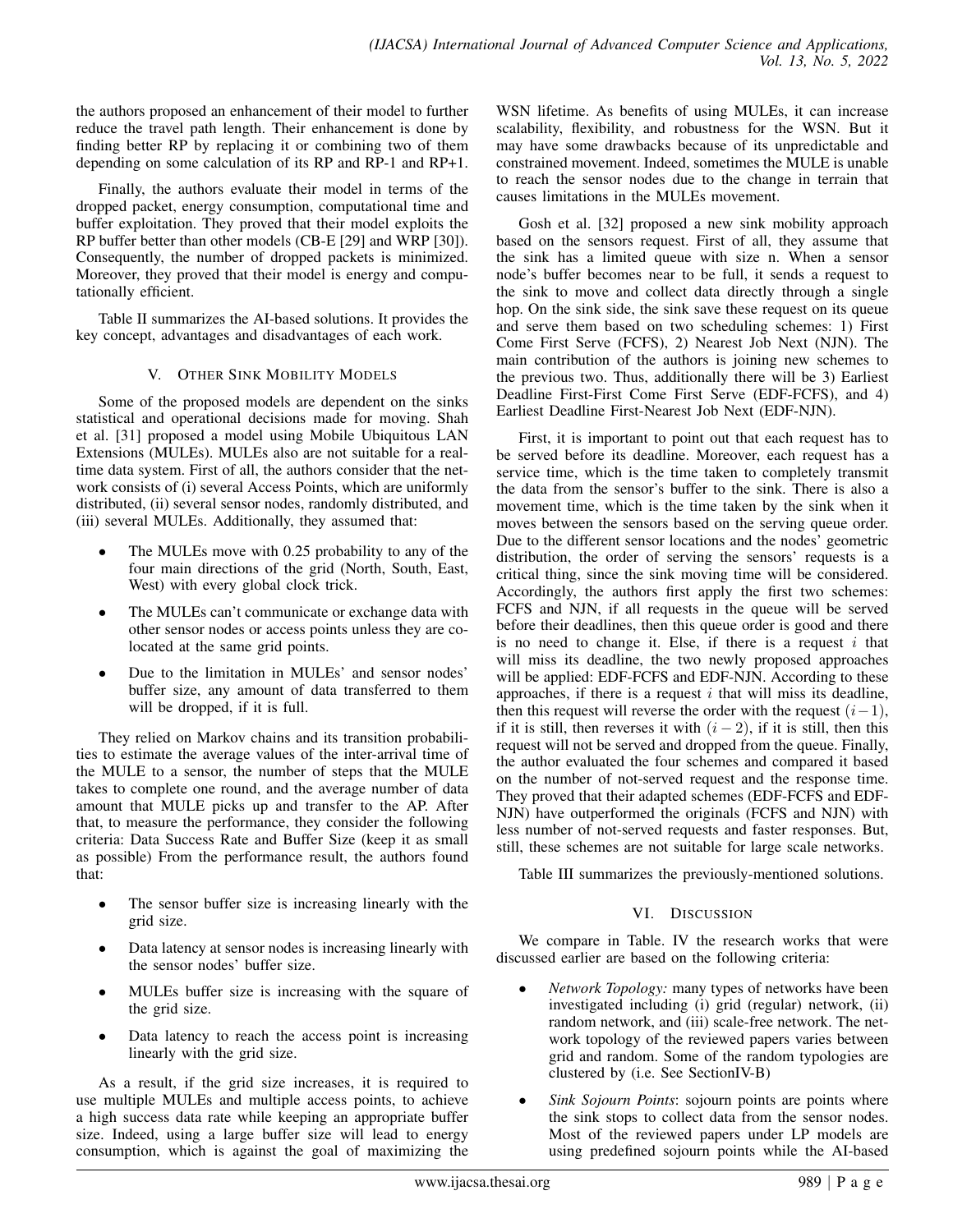#### TABLE II. SUMMARY OF AI-BASED SOLUTIONS

| Ref No.                         | Key Concept                                                                                                                                                                                                                                                                            | Advantages                                                                                     | Limitations                                                                                                     |  |  |
|---------------------------------|----------------------------------------------------------------------------------------------------------------------------------------------------------------------------------------------------------------------------------------------------------------------------------------|------------------------------------------------------------------------------------------------|-----------------------------------------------------------------------------------------------------------------|--|--|
| <b>Non-Cluster Based Models</b> |                                                                                                                                                                                                                                                                                        |                                                                                                |                                                                                                                 |  |  |
| [16]                            | A genetic algorithm to find the optimal<br>number of sink sojourn points and their<br>locations                                                                                                                                                                                        | It is used to find the shortest path                                                           | The energy consumption at each node is<br>not considered, which of course impact<br>on the path selection.      |  |  |
| [17]                            | A data collection strategy Using ant<br>colony optimization algorithm to move<br>the sink.                                                                                                                                                                                             | It is used to find the best path between<br>the sojourn points.                                | It minimizes the whole network residual<br>energy consumption, instead of maxi-<br>mizing the network lifetime. |  |  |
| [18]                            | Sink mobile through a WSN scheme<br>inspired by the honey-comb for data<br>collection                                                                                                                                                                                                  | Energy efficient, and avoiding the rout-<br>ing avoid                                          |                                                                                                                 |  |  |
| [19]                            | Use genetic algorithm to select sink<br>sojourn points after calculating the cost<br>for each sensor nodes                                                                                                                                                                             | Easy to implement, applicable for high<br>density WSN.                                         |                                                                                                                 |  |  |
|                                 |                                                                                                                                                                                                                                                                                        | <b>Cluster Based Models</b>                                                                    |                                                                                                                 |  |  |
| $[24]$                          | Moving the sink using Bee colony opti-<br>mization algorithm.                                                                                                                                                                                                                          | Avoid the randomness of the solution<br>Using the Cauchy mutation detection                    |                                                                                                                 |  |  |
| [25]                            | OHBM algorithm inspired by the migra-<br>tion process of the Queen Honey Bee                                                                                                                                                                                                           | Due to the scanning phase in the al-<br>gorithm, it provides a balancing energy<br>consumption | Many variables need to be restricted,<br>such as the confidence factor which is<br>calculated randomly.         |  |  |
| $[27]$                          | First, divided the grid to sub grids, then<br>calculate the average residual energy<br>and determine the energy level for each<br>sub-grid. After that if the sojourn sub-<br>grid energy level decreased to 4th, the<br>sink mobile to the sub grid with the<br>highest energy level. | Efficient for high density WSN.                                                                |                                                                                                                 |  |  |
| [28]                            | Applying the spanning tree, then go<br>bottom-up and check the buffer to find<br>sojourn points.                                                                                                                                                                                       | It ensures transmission and exploits the<br>whole amount of buffers.                           |                                                                                                                 |  |  |

TABLE III. SUMMARY OF OTHER SINK MOBILITY MODELS SOLUTIONS

| Ref No. | Key Concept                                                                              | Advantages        | Limitations                                                                                                                              |
|---------|------------------------------------------------------------------------------------------|-------------------|------------------------------------------------------------------------------------------------------------------------------------------|
| [31]    | MULEs mobility routing, Based on the<br>Markov chains transition probabilities.          | Easy to implement | The MULE is unpredictably and phys-<br>ically moved so it is affected by the<br>changes in its environment.                              |
| $[32]$  | Sink Mobility based on two sachems of<br>serving sensor request EDF-FCFS and<br>EDF-NIN. | Easy to implement | Many packet will be loose because the<br>sink has a limited queue size, and the<br>request has a deadline. Hence, it is not<br>scalable. |

solutions define the sojourn points randomly (e.g., [16]), actively  $(e.g., [18])$ , or based on sensor query (e.g., [32]).

- *Sink Sojourn Duration*: it refers to the time the sink takes at a sojourn point to complete collecting data from the sensor nodes. The WSN lifetime is actually the sum of all sink sojourn duration. So it is important to find the trade-off between maximizing the sojourn duration while taking into account the delay-tolerance time.
- *Buffer size*: it is the size of the sensors' temporary storage that is used to store data until the sink comes. All reviewed papers assume that the buffer size is infinite, though it id an unrealistic assumption.
- *Overhearing:* in WSN, the nodes are always listening to the traffic in their transmission range, hence consume an additional amount of energy. However, none of the reviewed papers has considered the overhearing while it is an important source of energy consumption that should be taken into account in WSN.

### VII. FUTURE RESEARCH DIRECTIONS

We provide in the following some insights on possible future research directions to pave the way towards building more realistic and robust solutions for the energy hole problem.

#### *A. Considering Additional Constraints*

Based on the aforementioned comparative analysis, we deduce that two constraints are always considered in all WSN-lifetime-maximization solutions namely (i) the energy constraint and (ii) the flow conservation law. Consequently, it is highly recommended to consider more constraints that impact the WSN lifetime such as:

• *Buffer Size*: The buffer size is an important criterion as it constrains the senor capacity to store received and generated data packets which has an impacts on the sink sojourn duration at each sojourn point. Besides, a higher buffer size leads to a higher energy consumption. So, finding the optimal sojourn duration that takes into account the size of the buffers that avoid data rejection is one of the main goals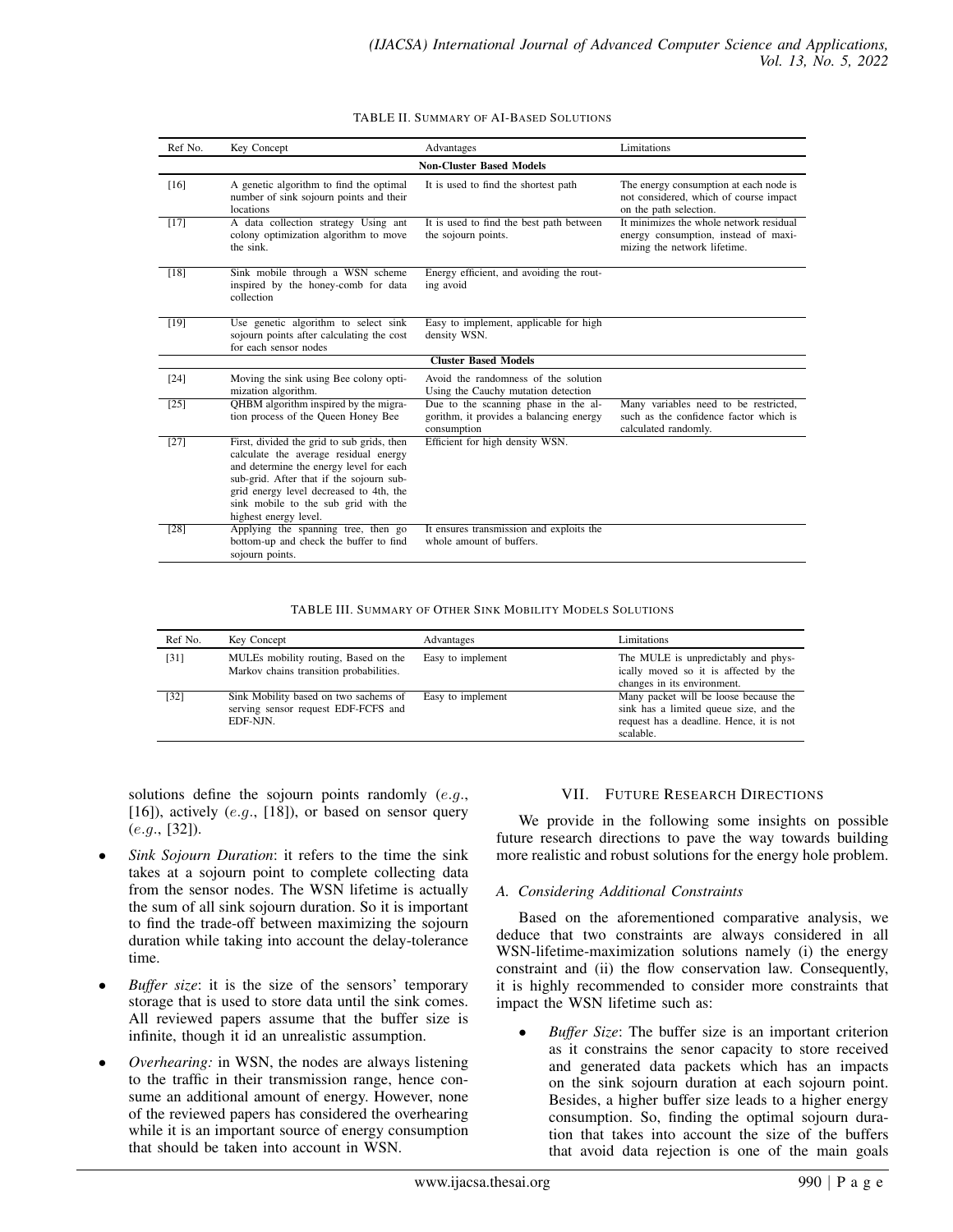| Taxonomy  | Reference No.   | Network Topology | Sojourn<br>Points | Sojourn<br>Duration   | <b>Buffer</b><br><b>Size</b> | Overhearing             |
|-----------|-----------------|------------------|-------------------|-----------------------|------------------------------|-------------------------|
|           | [8]             | Random           |                   | X                     | X                            | X                       |
|           | [9]             | Grid             | ✓                 |                       | Х                            | Х                       |
|           | [11]            | Random           |                   |                       | Х                            | Х                       |
| LP        | $[13]$          | Grid             | √                 |                       | X                            | X                       |
|           | $[14]$          | Random           |                   |                       | X                            | X                       |
|           | $[15]$          | Random           |                   | X                     | X                            | X                       |
|           | $[16]$          | Random           |                   | X                     | $\overline{\mathbf{X}}$      | X                       |
|           | $[17]$          | Random           |                   | X                     | X                            | X                       |
|           | $[18]$          | Random           |                   |                       | X                            | X                       |
|           | [19]            | Random           |                   | X                     | X                            | X                       |
| AI        | $[24]$          | Grid             |                   | X                     | X                            | X                       |
|           | $[25]$          | Random           | √                 |                       | X                            | X                       |
|           | $[27]$          | Random           |                   |                       | X                            | X                       |
|           | [28]            | Random           |                   | Х                     | X                            | X                       |
| <b>OM</b> | $\overline{31}$ | Grid             |                   | $\overline{\text{X}}$ | $\overline{\text{X}}$        | $\overline{\mathbf{X}}$ |
|           | $[32]$          | Random           |                   |                       | Х                            | Х                       |

TABLE IV. COMPARISON OF SINK MOBILITY MODELS

for WSN-lifetime-maximization [33] [31]. However, this constraint is generally ignored when solving the energy hole problem.

- *Overhearing Energy Consumption*: Since we deal with wireless sensor networks, ignoring the overhearing is unrealistic and gives flawed results for the WSN lifetime as it inevitably consumes energy. However, none of the reviewed papers considers overhearing. Thus, it is important to devise new models that take it into account when searching for the optimal sojourn duration for the sink using techniques that reduce the overhearing as in [34].
- *Link Capacity*: Similarly to the buffer size, the link capacity constrains the number of received and transmitted data packets, which consequently impact the energy consumption since it is calculated per data unit. As such, new models that consider this constraint are required in the field.

### *B. Reducing Latency*

Even though the reviewed models are applicable for delaytolerant WSN, reducing latency is important to avoid the data loss due to the buffer size limitation. Many approaches have been suggested to reduce the latency by using multiple mobile sinks that cover the WSN simultaneously, which allows to collect data faster. However, this solution has a higher cost which is undesirable in WSN [35].

Another alternative is to use a powerful mobile sink that can move between sensor nodes at a higher velocity. Similarly to the previous approach, this will be more efficient than a single sink but would incur higher costs. Meanwhile, as the WSN is usually used in harsh environments, the moving in a high speed can be difficult to achieve.

Consequently, more research is required to find the tradeoff between the efficiency and the total cost of the proposed solution while taking into account the geographical characteristic of the environment and the buffer size constraint.

# *C. Utilizing Additional Energy Resources*

One of the approaches to prolong the WSN lifetime is to recharge sensors' batteries. Even in a harsh environment, there are many ways to recharge sensors such as using the solar power, microwave energy transfer, radio-frequency energy transfer, and wireless charging stations where the mobile sink could be used as a recharging station [15]. Joint data gathering using mobile sink and sensors' battery recharging is a promising solution to optimize the WSN lifetime [36] [37][38][39]. Even though lots of these approaches had been proposed, few works combine both techniques. A possible future research direction would be to investigate the strengths of both techniques (i.e., maximizing the WSN lifetime and energy recharging) to design a promising WSN lifetime optimization solution.

# VIII. CONCLUSION

In this survey, numerous sink mobility models were discussed in the literature review to mitigate the WSN energy hole problem and maximize the WSN lifetime. These sink mobility models were classified into three categories: Linear programming-based solutions (LP-based), Artificial Intelligence-based solutions (AI-based), and other computation models. Regarding the LP-based models, four solutions used only one mobile sink, while the rest used either an additional entity or a special property (e.g., recharging sensor nodes). As for the AI-based models, they have two categories: cluster based models (i.e., sensors are organized into clusters, where each cluster has a cluster head), and a non-cluster based models. Finally, the last section discusses additional solutions that neither used LP nor AI-based.

All the solutions are discussed in detail and compared according to a set of criteria. The comparative analysis shows that most of the research ignored important constraints that fully impact WSN lifetime, namely, limited buffer size, overhearing, and link capacity. Finally, future research directions were suggested to develop a more comprehensive WSN lifetime maximization using a mobile sink.

#### **REFERENCES**

[1] G. Xu, W. Shen, and X. Wang, "Applications of Wireless Sensor Networks in Marine Environment Monitoring: A Survey," *Sensors*, vol. 14, no. 9, pp. 16 932–16 954, Sep. 2014, number: 9 Publisher: Multidisciplinary Digital Publishing Institute. [Online]. Available: https://www.mdpi.com/1424-8220/14/9/16932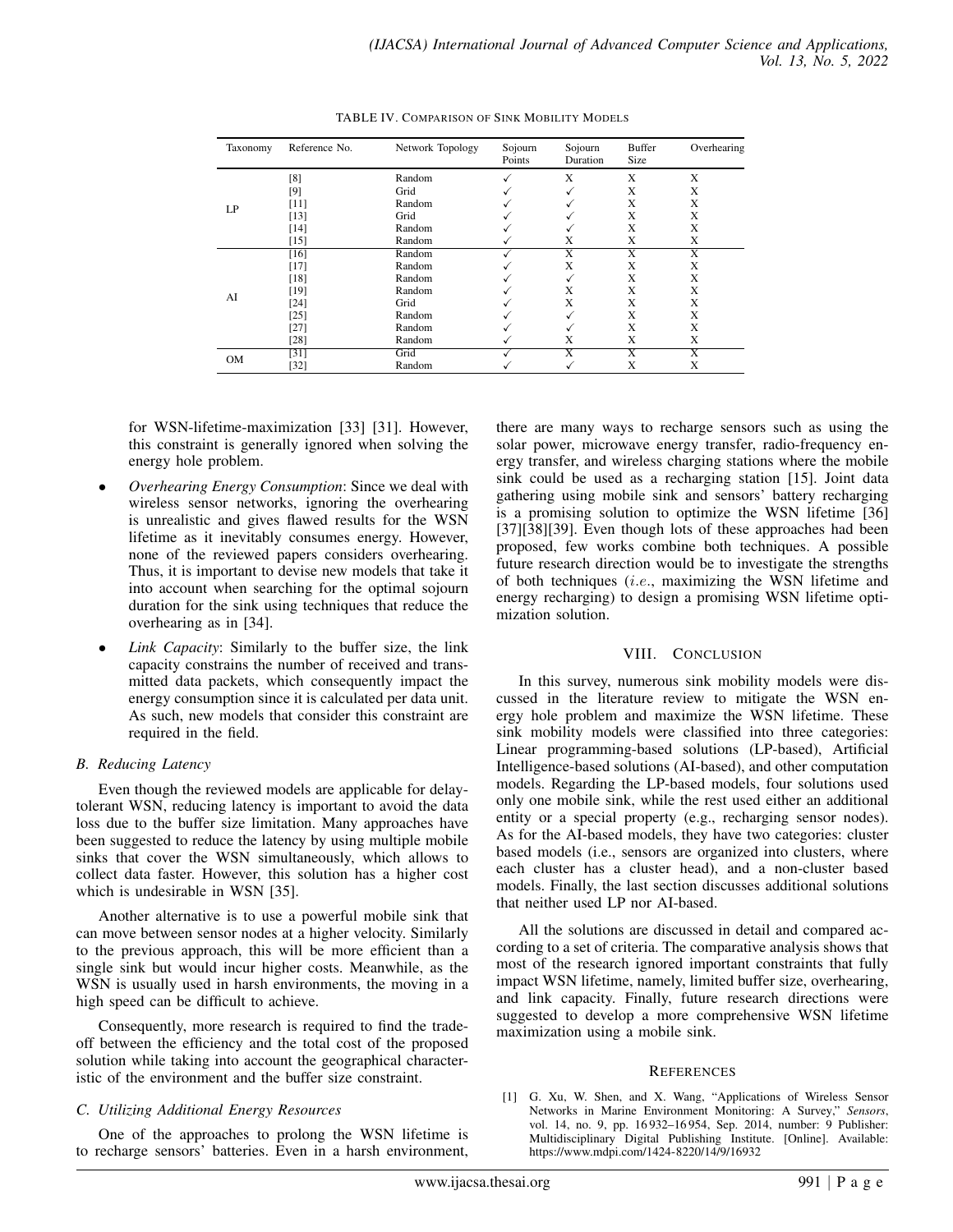- [2] A. A. Abbasi and M. Younis, "A survey on clustering algorithms for wireless sensor networks," *Computer Communications*, vol. 30, no. 14, pp. 2826–2841, Oct. 2007. [Online]. Available: http: //www.sciencedirect.com/science/article/pii/S0140366407002162
- [3] Q. Dong and W. Dargie, "A Survey on Mobility and Mobility-Aware MAC Protocols in Wireless Sensor Networks," *IEEE Communications Surveys Tutorials*, vol. 15, no. 1, pp. 88–100, 2013, conference Name: IEEE Communications Surveys Tutorials.
- [4] J. Li and P. Mohapatra, "Analytical modeling and mitigation techniques for the energy hole problem in sensor networks," *Pervasive and Mobile Computing*, vol. 3, no. 3, pp. 233–254, Jun. 2007. [Online]. Available: http://www.sciencedirect.com/science/article/pii/S1574119206000630
- [5] S. Yu, B. Zhang, C. Li, and H. T. Mouftah, "Routing protocols for wireless sensor networks with mobile sinks: a survey," *IEEE Communications Magazine*, vol. 52, no. 7, pp. 150–157, Jul. 2014, conference Name: IEEE Communications Magazine.
- [6] A. Jarry, P. Leone, O. Powell, and J. Rolim, "An Optimal Data Propagation Algorithm for Maximizing the Lifespan of Sensor Networks," in *Distributed Computing in Sensor Systems*, ser. Lecture Notes in Computer Science, P. B. Gibbons, T. Abdelzaher, J. Aspnes, and R. Rao, Eds. Berlin, Heidelberg: Springer, 2006, pp. 405–421.
- [7] "A new energy efficient and fault-tolerant protocol for data propagation in Smart Dust networks using varying transmission range - IEEE Conference Publication." [Online]. Available: https: //ieeexplore.ieee.org/abstract/document/1299464/
- [8] Y. Yun, Y. Xia, B. Behdani, and J. C. Smith, "Distributed Algorithm for Lifetime Maximization in a Delay-Tolerant Wireless Sensor Network with a Mobile Sink," *IEEE Transactions on Mobile Computing*, vol. 12, no. 10, pp. 1920–1930, Oct. 2013, conference Name: IEEE Transactions on Mobile Computing.
- [9] Z. M. Wang, S. Basagni, E. Melachrinoudis, and C. Petrioli, "Exploiting Sink Mobility for Maximizing Sensor Networks Lifetime," in *Proceedings of the 38th Annual Hawaii International Conference on System Sciences*, Jan. 2005, pp. 287a–287a, iSSN: 1530-1605.
- [10] "Lindo Systems." http://www.lindo.com, 2008, [Online; accessed 19- July-2008].
- [11] "Some Fundamental Results on Base Station Movement Problem for Wireless Sensor Networks - IEEE Journals & Magazine." [Online]. Available: https://ieeexplore.ieee.org/abstract/document/6068265/
- [12] Y. Shi and Y. T. Hou, "Theoretical Results on Base Station Movement Problem for Sensor Network," in *IEEE INFOCOM 2008 - The 27th Conference on Computer Communications*, Apr. 2008, pp. 1–5, iSSN: 0743-166X.
- [13] J. Luo and J. Hubaux, "Joint Sink Mobility and Routing to Maximize the Lifetime of Wireless Sensor Networks: The Case of Constrained Mobility," *IEEE/ACM Transactions on Networking*, vol. 18, no. 3, pp. 871–884, Jun. 2010, conference Name: IEEE/ACM Transactions on Networking.
- [14] "Using mobile relays to prolong the lifetime of wireless sensor networks | Proceedings of the 11th annual international conference on Mobile computing and networking." [Online]. Available: https: //dl.acm.org/doi/abs/10.1145/1080829.1080858
- [15] "A Mobile Platform for Wireless Charging and Data Collection in Sensor Networks - IEEE Journals & Magazine." [Online]. Available: https://ieeexplore.ieee.org/document/7008490
- [16] R. Anwit and P. K. Jana, "A Variable Length Genetic Algorithm approach to Optimize Data Collection using Mobile Sink in Wireless Sensor Networks," in *2018 5th International Conference on Signal Processing and Integrated Networks (SPIN)*, Feb. 2018, pp. 73–77.
- [17] H. Zhang, Z. Li, W. Shu, and J. Chou, "Ant colony optimization algorithm based on mobile sink data collection in industrial wireless sensor networks," *EURASIP Journal on Wireless Communications and Networking*, vol. 2019, no. 1, p. 152, Jun. 2019. [Online]. Available: https://doi.org/10.1186/s13638-019-1472-7
- [18] C. Zhu, G. Han, and H. Zhang, "A honeycomb structure based data gathering scheme with a mobile sink for wireless sensor networks," *Peer-to-Peer Networking and Applications*, vol. 10, no. 3, pp. 484–499, May 2017. [Online]. Available: https://doi.org/10.1007/ s12083-016-0496-6
- [19] N. Gharaei, S. J. Malebary, K. Abu Bakar, S. Z. Mohd Hashim,

S. Ashfaq Butt, and G. Sahar, "Energy-Efficient Mobile-Sink Sojourn Location Optimization Scheme for Consumer Home Networks," *IEEE Access*, vol. 7, pp. 112 079–112 086, 2019, conference Name: IEEE Access.

- [20] J. Wang, Y. Cao, B. Li, H.-j. Kim, and S. Lee, "Particle swarm optimization based clustering algorithm with mobile sink for WSNs," *Future Generation Computer Systems*, vol. 76, pp. 452–457, Nov. 2017. [Online]. Available: https://www.sciencedirect.com/science/ article/pii/S0167739X16302540
- [21] O. M. Alia, "Dynamic relocation of mobile base station in wireless sensor networks using a cluster-based harmony search algorithm," *Information Sciences*, vol. 385-386, pp. 76–95, Apr. 2017. [Online]. Available: https://www.sciencedirect.com/science/article/pii/ S0020025516322824
- [22] N. Gharaei, K. Abu Bakar, S. Z. Mohd Hashim, A. Hosseingholi Pourasl, and S. Ashfaq Butt, "Collaborative Mobile Sink Sojourn Time Optimization Scheme for Cluster-Based Wireless Sensor Networks," *IEEE Sensors Journal*, vol. 18, no. 16, pp. 6669–6676, Aug. 2018, conference Name: IEEE Sensors Journal.
- [23] N. Gharaei, K. Abu Bakar, S. Z. Mohd Hashim, A. Hosseingholi Pourasl, M. Siraj, and T. Darwish, "An Energy-Efficient Mobile Sink-Based Unequal Clustering Mechanism for WSNs," *Sensors*, vol. 17, no. 8, p. 1858, Aug. 2017, number: 8 Publisher: Multidisciplinary Digital Publishing Institute. [Online]. Available: https://www.mdpi.com/1424-8220/17/8/1858
- [24] Y. Lu, N. Sun, and X. Pan, "Mobile Sink-Based Path Optimization Strategy in Wireless Sensor Networks Using Artificial Bee Colony Algorithm," *IEEE Access*, vol. 7, pp. 11 668–11 678, 2019, conference Name: IEEE Access.
- [25] G.-J. Jong, Aripriharta, Hendrick, and G.-J. Horng, "A Novel Queen Honey Bee Migration (QHBM) Algorithm for Sink Repositioning in Wireless Sensor Network," *Wireless Personal Communications*, vol. 95, no. 3, pp. 3209–3232, Aug. 2017. [Online]. Available: https://doi.org/10.1007/s11277-017-3991-z
- [26] W. R. Heinzelman, A. Chandrakasan, and H. Balakrishnan, "Energyefficient communication protocol for wireless microsensor networks," in *Proceedings of the 33rd Annual Hawaii International Conference on System Sciences*, Jan. 2000, pp. 10 pp. vol.2–.
- [27] H. Kumar, N. E., and D. K. S.M., "EASM: Energy-Aware Sink Mobility Algorithm to Prolong Network Lifetime in WSN," in *2019 IEEE 16th India Council International Conference (INDICON)*, Dec. 2019, pp. 1– 4, iSSN: 2325-9418.
- [28] Y.-C. Wang and K.-C. Chen, "Efficient Path Planning for a Mobile Sink to Reliably Gather Data from Sensors with Diverse Sensing Rates and Limited Buffers," *IEEE Transactions on Mobile Computing*, vol. 18, no. 7, pp. 1527–1540, Jul. 2019, conference Name: IEEE Transactions on Mobile Computing.
- [29] K. Almi'ani, A. Viglas, and L. Libman, "Energy-efficient data gathering with tour length-constrained mobile elements in wireless sensor networks," in *IEEE Local Computer Network Conference*, Oct. 2010, pp. 582–589, iSSN: 0742-1303.
- [30] H. Salarian, K.-W. Chin, and F. Naghdy, "An Energy-Efficient Mobile-Sink Path Selection Strategy for Wireless Sensor Networks," *IEEE Transactions on Vehicular Technology*, vol. 63, no. 5, pp. 2407– 2419, Jun. 2014, conference Name: IEEE Transactions on Vehicular Technology.
- R. C. Shah, S. Roy, S. Jain, and W. Brunette, "Data MULEs: modeling and analysis of a three-tier architecture for sparse sensor networks," *Ad Hoc Networks*, vol. 1, no. 2, pp. 215–233, Sep. 2003. [Online]. Available: http://www.sciencedirect.com/science/article/pii/ S1570870503000039
- [32] N. Ghosh and I. Banerjee, "Application of mobile sink in wireless sensor networks," in *2018 10th International Conference on Communication Systems Networks (COMSNETS)*, Jan. 2018, pp. 507–509, iSSN: 2155- 2509.
- [33] T. Rault, A. Bouabdallah, and Y. Challal, "WSN lifetime optimization through controlled sink mobility and packet buffering," in *Global Information Infrastructure Symposium - GIIS 2013*, Oct. 2013, pp. 1–6, iSSN: 2150-329X.
- [34] A. Pal and A. Nasipuri, "DRCS: A Distributed routing and channel selection scheme for multi-channel wireless sensor networks," in *PER-COM Workshop*, 2013.